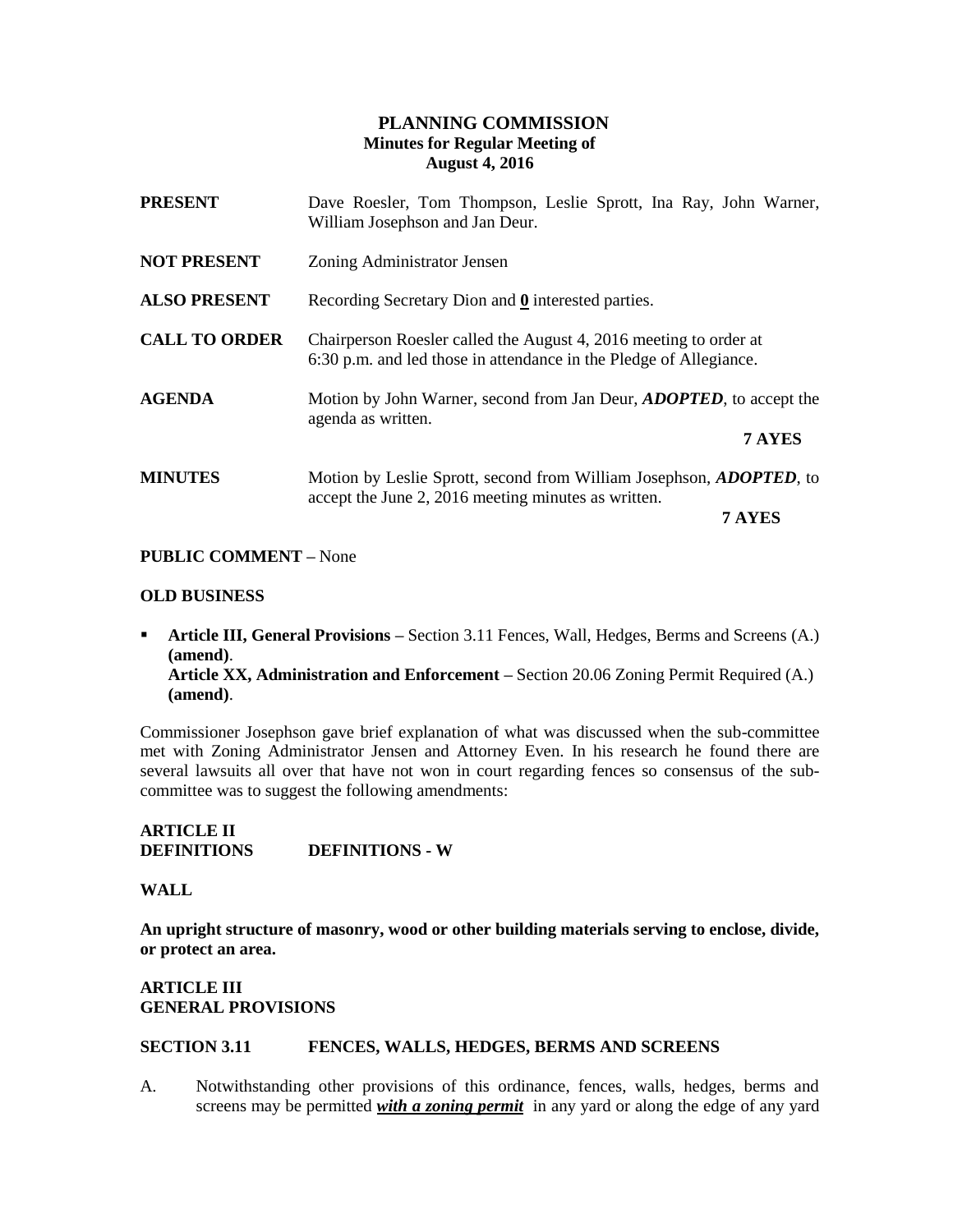provided that no fences, walls, hedges, berms or screens shall be over six (6) feet in height if erected in back of the required front set back line*, or the rear of the house whichever is closest* and any fences, walls, hedges, berms or screens erected between the required front yard setback line *or the rear of the house whichever is closest* and up to the street rightof-way, shall not be in excess of four (4) feet. For lakefront lots see additional restrictions in the Lake Michigan Shoreline District, Inland Lakes District and North Duck Lake Overlay District.

# **ARTICLE XX ADMINISTRATION AND ENFORCEMENT**

#### **SECTION 20.06 ZONING PERMIT REQUIRED**

A. No person shall commence construction of any building**,** or structure**, fence**, **wall**, **hedge**, **berm and screen** or make structural changes in any existing structure or use of a parcel of land in the township without first obtaining a zoning permit from the Zoning Administrator. There shall be an application fee established by the Township Board.

After further discussion consensus was to make the following amendments and have the language reviewed by Zoning Administrator Jensen and Attorney Even before sending to the Township Board of Trustees for approval.

#### **ARTICLE II DEFINITIONS DEFINITIONS - W**

**WALL**

**An upright structure of masonry, wood or other building materials serving to enclose, divide, or protect an area.**

# **ARTICLE III GENERAL PROVISIONS**

#### **SECTION 3.11 FENCES, WALLS, HEDGES, BERMS AND SCREENS**

A. Notwithstanding other provisions of this ordinance, fences, walls, hedges, berms and screens may be permitted *with a zoning permit* in any yard or along the edge *within the setback* of any yard provided that no fences, walls, hedges, berms or screens shall be over six (6) feet in height if erected in back of the required front set back line*, or the rear of the house whichever is closest* and any fences, walls, hedges, berms or screens erected between the required front yard setback line *or the rear of the house whichever is closest* and up to the street right-of-way, shall not be in excess of four (4) feet. For lakefront lots see additional restrictions in the Lake Michigan Shoreline District, Inland Lakes District and North Duck Lake Overlay District.

# **ARTICLE XX ADMINISTRATION AND ENFORCEMENT**

**SECTION 20.06 ZONING PERMIT REQUIRED**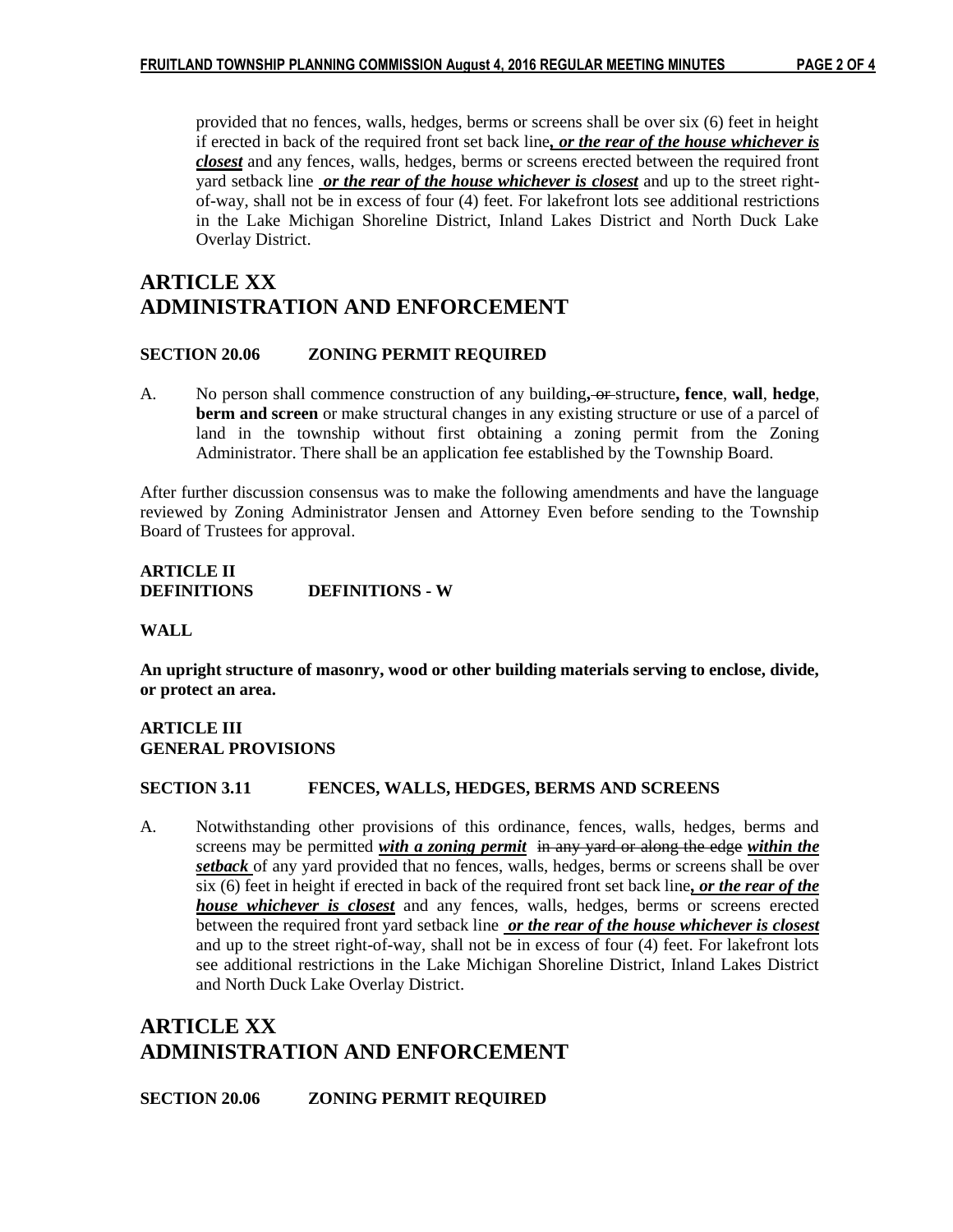B. No person shall commence construction of any building**,** or structure**, fence**, **wall**, **hedge**, **berm and screen** or make structural changes in any existing structure or use of a parcel of land in the township *the following* without first obtaining a zoning permit from the Zoning Administrator.*:*

#### *1. Any building, or structure, or structural changes in any existing structure or use of a parcel of land in the township;*

#### *2. Any fence, wall, hedge, berm or screen within the setback.*

There shall be an application fee established by the Township Board.

#### **COMMISSIONERS COMMENTS**

Commissioner Thompson reiterated from previous meeting(s) his concerns with the posts located at the corner of Whitehall Road and Riley Thompson Road at Michigan's Adventure. He referenced Article III, General Provisions, Section 3.12 Clear Vision Areas; he believes the posts obstruct the view of a vehicle driver approaching the intersection.

Commissioner Deur advised that R. Sidney Shaw has been appointed by Supervisor St. Amour as Deputy Supervisor during his absence. He will be attending meetings both at the Township and other entities on behalf of the Township and reporting back. He will not be a voting member.

Commissioner Deur advised that he asked Chairperson Roesler to attend the Township Board meeting regarding the Historical Resort language. He did attend and helped explain and the language was passed as recommended. Buzz's Lakeside Inn has not been in to apply yet for the Special Land Use.

Chairperson Roesler stated that Steve Coverly from the Muskegon Conservation District is requesting 2-3 Commissioners to be on a sub-committee. The Land Conservancy of West Michigan and the Muskegon Conservation District put together a grant proposal to implement portions of the Duck Creek Watershed Management Plan. The Conservation District will be working with both Fruitland and Dalton Township on Master Plan & Zoning Ordinance recommendations. He believes much of this can be taken care of with 3-4 committee meetings over the next 15 months. He is proposing to have the first meeting in the fall.

Chairperson Roeseler, Commissioners Deur and Warner volunteered.

Chairperson Roesler will let Steve Coverly know.

Commissioner Deur also added that the Township is working with the Land Conservancy to research putting a conservation easement on the 300+ acre parcel of property located in the center of the watershed to permanently protect it from being developed.

# **PLANNING/ZONING UPDATES**

Commissioner Warner stated the Zoning Board of Appeals has not met since last year.